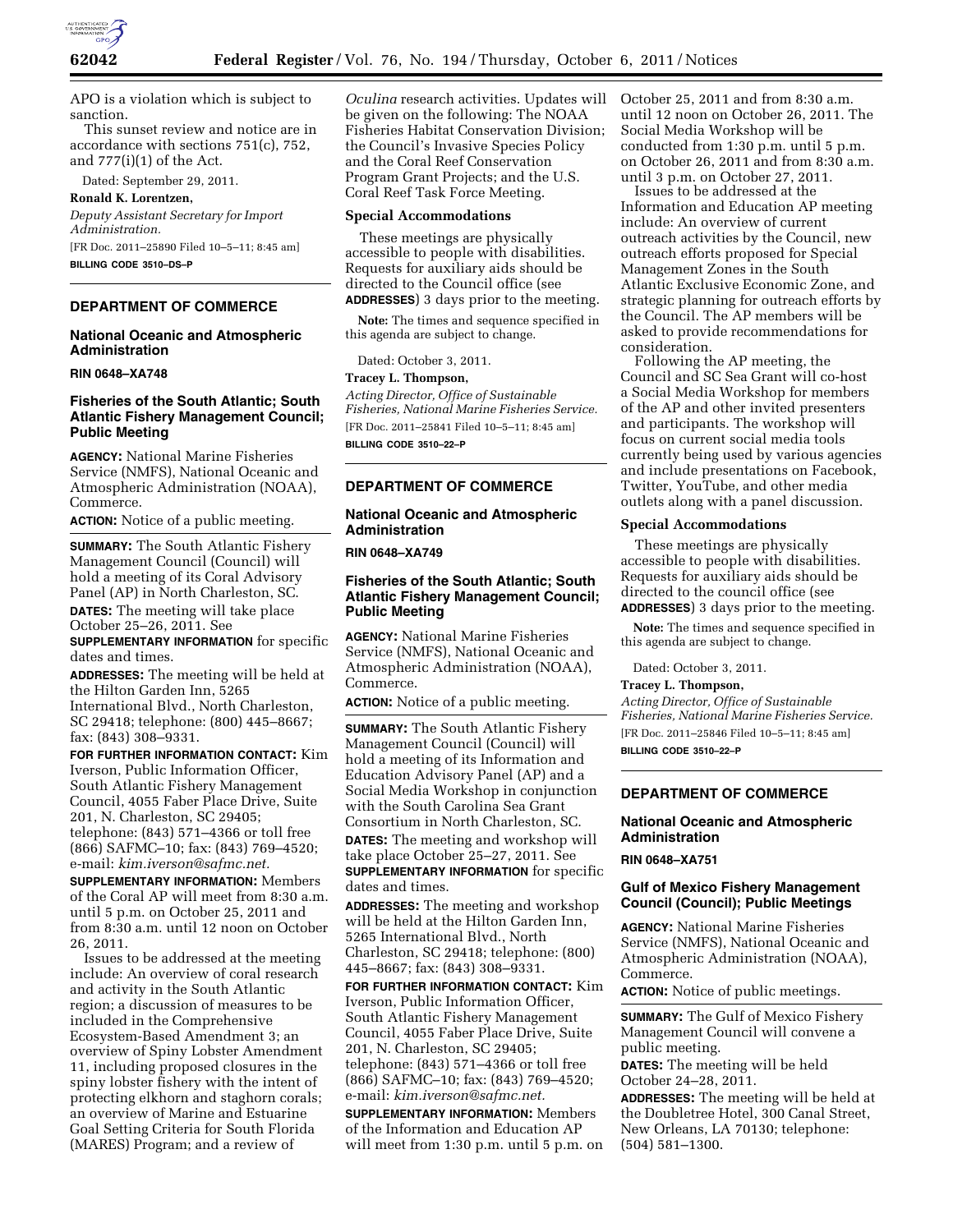*Council address:* Gulf of Mexico Fishery Management Council, 2203 North Lois Avenue, Suite 1100, Tampa, FL 33607.

**FOR FURTHER INFORMATION CONTACT:** Dr. Stephen Bortone, Executive Director, Gulf of Mexico Fishery Management Council; telephone: (813) 348–1630. **SUPPLEMENTARY INFORMATION:** 

### **Council**

### *Thursday, October 27, 2011*

The Council meeting will begin at 11 a.m. with a Call to Order and Introductions. From 11:05 a.m.–11:15 a.m., the Council will review the agenda and approve the minutes. From 11:15 a.m.–11:25 a.m., the Council will approve the 2012 Committee Appointments. From 11:25 a.m.–11:40 a.m., the Council will receive a presentation titled ''Fisheries 101''. From 11:40 a.m.–12 noon, the Council will review the Action Schedule. From 1:30 p.m.–3:30 p.m., the Council will receive public testimony on agenda items, Draft Reef Fish Amendment 34, Draft Reef Fish Amendment 36, and exempted fishing permits (EFPs), if any; the Council will also hold an open public comment period regarding any other fishery issues of concern. People wishing to speak before the Council should complete a public comment card prior to the comment period. From 3:30 p.m.–5:30 p.m., the Council will review and discuss the Reef Fish Committee Report.

### *Friday, October 28, 2011*

From 8:30 a.m.–12 noon, the Council will review and discuss reports from the committee meetings as follows: Reef Fish, Law Enforcement, Administrative Policy, Data Collection, Spiny Lobster/ Stone Crab, Sustainable Fisheries/ Ecosystem, Red Drum, Advisory Panel Selection, Scientific & Statistical Committee Selection, Mackerel and Shrimp. Other Business items will follow from 12 p.m.–12:30 p.m. The Council will conclude its meeting at approximately 12:30 p.m.

### **Committees**

#### *Monday, October 24, 2011*

*1 p.m.–5 p.m.*—Joint Law Enforcement Committee, Gulf Council's Law Enforcement Advisory Panel & Gulf States Law Enforcement Committee will meet and discuss Texas Oyster Regulations, Inter-jurisdictional Fisheries Program Activities, Gulf States Marine Fisheries Commission's Enforcement Publications, review the Gulf Council Action Schedule, receive Individual State Enforcement Report Highlights and discuss State Violation

Search Methods, review Status of FMPs and Amendments, discuss Potential Weak Hook Regulations, discuss Crew Size Limits on Dual-Permitted Vessels, and review Joint Enforcement Agreement and other Future Funding.

*5 p.m.–5:30 p.m.*—The Administrative Policy Committee will discuss the Enforcement Violations Policy.

### —Recess—

#### *Tuesday, October 25, 2011*

*8:30 a.m.–12 noon and 1:30 p.m.–5 p.m.*—Reef Fish Management Committee will meet to discuss the Summary of the October 2011 Scientific & Statistical Committee Meeting, review the Vermilion Snapper and Gray Triggerfish Update Assessments, discuss Amendment 28—Grouper Allocation, receive a presentation on NOAA's Catch Shares Policy, discuss Draft Amendment 34—Crew Size and Income Requirements, review and discuss Public Hearing Draft Amendment 35— Greater Amberjack Rebuilding, review Options Paper on Red Snapper Fall Season Regulatory Amendment, discuss an Amendment for Red Snapper Payback Provisions for Overages and Amendment 36—Restrict Red Snapper IFQ Transfer, receive a report of the Ad Hoc Headboat Advisory Panel meeting, discuss Amendment 37—Red Snapper IFQ 5-year Review, and review the Reef Fish Limited Access Privilege Program Advisory Panel Meeting Report.

#### —Recess—

#### *Wednesday, October 26, 2011*

*8:30 a.m.–10:30 a.m.*—The Data Collection Committee will receive a presentation on the Marine Recreational Information Program (MRIP), review the Charge for Ad Hoc Private Recreational Data Collection Advisory Panel, receive a presentation on the Mechanisms for Implementing Headboat Electronic Reporting, and discuss the status of Restoration Funding.

*10:30 a.m.–11:30 a.m.*—The Spiny Lobster/Stone Crab Management Committee will receive a summary of the meeting held with NOAA, Industry, and Sanctuary Staff, review of Public Hearing Draft of Joint Spiny Lobster Amendment 11, and select Public Hearing Locations.

*11:30 a.m.–11:45 a.m.*—The Red Drum Management Committee will discuss the Status of Red Drum.

*1 p.m.–5:30 p.m.*—Sustainable Fisheries/Ecosystem Committee will review and discuss the Ecosystem Scientific and Statistical committee report, discuss a Paper on Sector Separation, discuss a proposed Joint SAFMC/GMFMC Goliath Grouper

Panel, and discuss an Ad Hoc Joint SAFMC/GMFMC Committee to consider a South Florida Fishery Management Plan.

## —Recess—

Immediately following the Committee Recess will be the Informal Question & Answer Session on Gulf of Mexico Fishery Management Issues.

#### *Thursday, October 27, 2011*

*8:30 a.m.–9 a.m.*—Advisory Panel Selection Committee—Closed Session— The Advisory Panel Selection Committee/Full Council will meet and appoint an Ad Hoc Private Recreational Data Collection Advisory Panel.

*9 a.m.–9:30 a.m.*—The Scientific & Statistical Committee (SSC) Selection Committee will review the SSC Roles, Responsibilities and revised SOPPs Language.

*9:30 a.m.–10 a.m.*—The Mackerel Management Committee will discuss Mackerel Amendment 19—No Sale of Recreationally Caught Fish and Permit Revisions and discuss possible issues for inclusion in future amendments, *e.g.,* Bag Limit Sales, Trip Limits, Transit, and Latent Gill Net Permits.

*10 a.m.–11 a.m.*—The Shrimp Management Committee will review and discuss the Shrimp Scientific & Statistical Committee Report, receive a presentation and discuss the Status of Shrimp Stocks and Alternative Stock Assessment Methods, and receive a preliminary report of the 2011 Shrimping Effort.

# —Recess—

Although other non-emergency issues not on the agendas may come before the Council and Committees for discussion, in accordance with the Magnuson Stevens Fishery Conservation and Management Act (Magnuson-Stevens Act), those issues may not be the subject of formal action during these meetings. Actions of the Council and Committees will be restricted to those issues specifically identified in the agendas and any issues arising after publication of this notice that require emergency action under Section 305(c) of the Magnuson-Stevens Act, provided the public has been notified of the Council's intent to take action to address the emergency. The established times for addressing items on the agenda may be adjusted as necessary to accommodate the timely completion of discussion relevant to the agenda items. In order to further allow for such adjustments and completion of all items on the agenda, the meeting may be extended from, or completed prior to the date/time established in this notice.